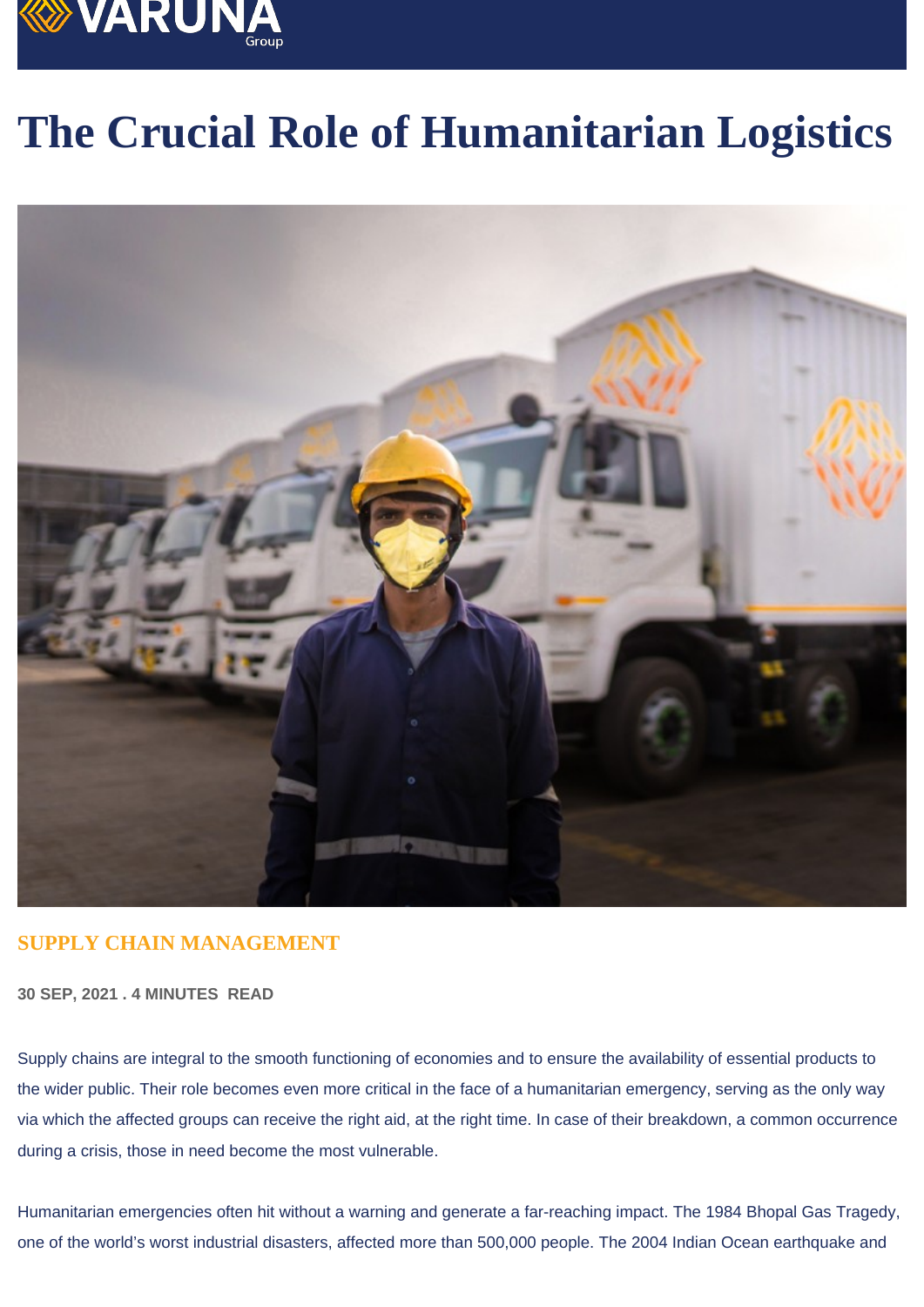tsunami caused extensive destruction to 14 countries bordering the ocean, killing upwards of 220,000 people. Consider the case of the more recent and ongoing COVID-19 pandemic. Its second wave in India magnified the demand for oxygen, related medical supplies, and essential products during government-mandated lockdowns. This, along with the need to go contactless in a limited time frame further put the entire system under duress. It's in crises like these that humanitarian logistics facilitate the timely movement of essential supplies to the affected regions, ensuring the safety and survival of those affected.

#### What is Humanitarian Logistics?

According to a study published by [ScienceDirect,](https://www.sciencedirect.com/topics/engineering/humanitarian-logistics) the typical steps of emergency management include prevention, mitigation, preparedness, response, and recovery. Humanitarian logistics is a branch of logistics that deals with two phases - the preparedness phase and the response phase. It involves the processes and systems aimed at mobilising people, resources, and expert aid to alleviate the suffering of the communities at risk of harm by emergencies or disasters of great scale, either natural or man-made. The intention is to minimise the loss of lives and relieve suffering.

#### Importance of Humanitarian Logistics

In commercial supply chains, the demand for the product is usually either estimated using proper forecasting techniques or initiated by the customers themselves. However, humanitarian logistics, by nature, are required instantly and swiftly. In most cases, it is difficult to correctly and quickly determine the impact of the disaster or the exact relief requirements. It usually requires deploying a large number of logistical vehicles, equipment, and personnel. Not only are these operations critical for human survival, but they are integral to maintaining business continuity; the more efficient supply of goods or services required, the faster the economy can bounce back. During the second wave of the COVID-19 pandemic in the country, Russian military transport aircraft flew in 20 oxygen cylinder plants, ventilators, and 20,000 medicine packs while special US cargo flights brought raw materials for COVID-19 vaccines and other medical equipment helping India's fight against the pandemic.

This makes humanitarian logistics one of the most expensive, critical, and challenging parts of disaster relief operations.

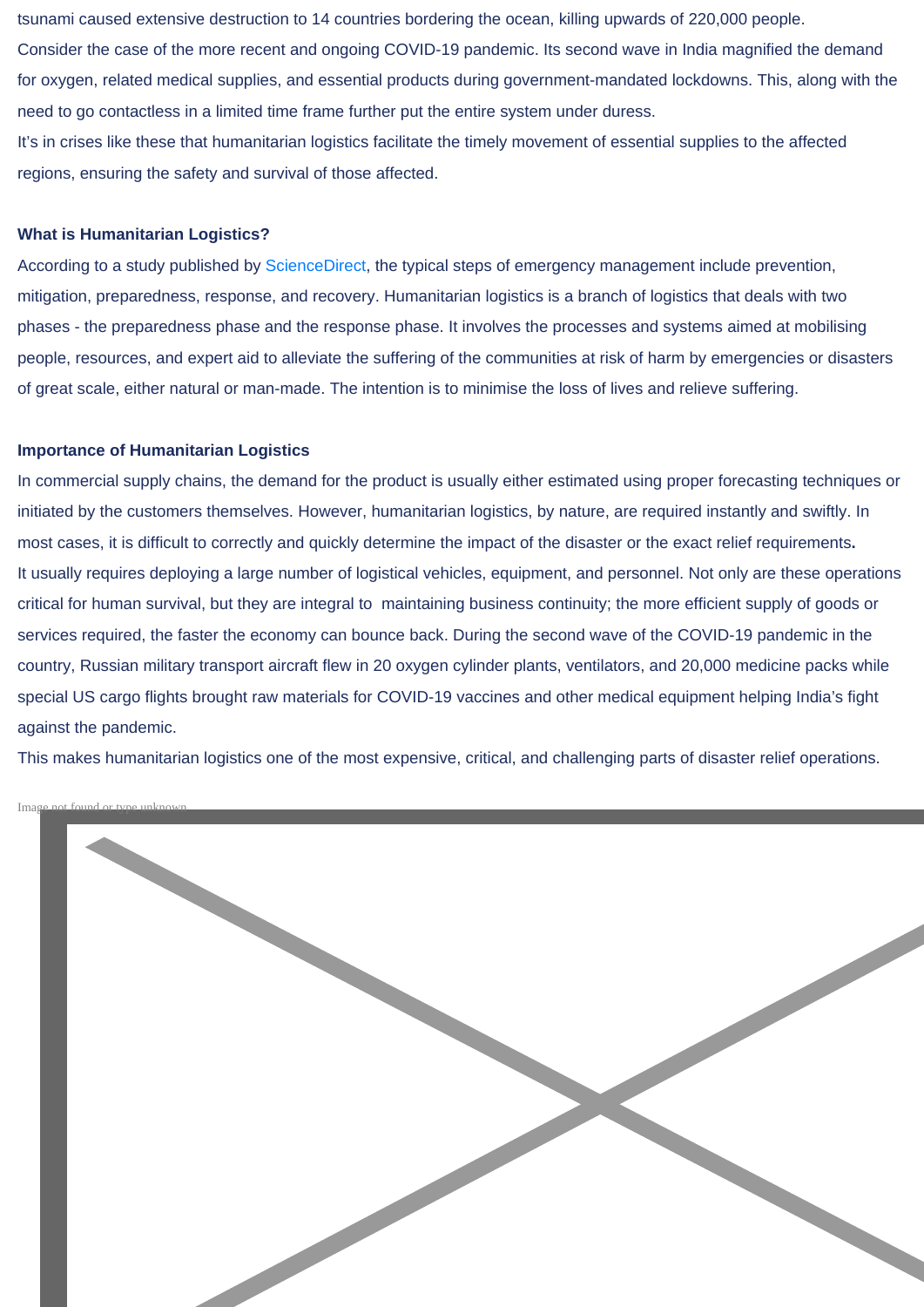

### Challenges involved in Humanitarian Logistics

A study by [Fritz Institute](http://www.fritzinstitute.org/pdfs/whitepaper/enablingdisasterresponse.pdf) observed that as a relief operation unfolds in the immediate aftermath of a disaster, the conditions under which a humanitarian relief is carried out are extremely chaotic and unsafe. A few of the challenges include:

Lack of infrastructure or its complete/partial breakdown: It's difficult and often dangerous to run humanitarian logistics in the case of lack or breakdown of infrastructural facilities and systems (roads, railways, electricity supply lines, telecommunications).

Risk of ineffective coordination: Communication channels are often the first ones to take the hit during a crisis. This completely jeopardises the coordination efforts of the relief teams, consequently putting the entire operation at the risk of failure.

Risk of life for workers: The humanitarian teams deployed in disaster-affected areas often carry out their tasks in perilous conditions, putting their life at risk. The challenge is manifold in the case of a developing country due to the lack of adequate training and experience.

Faced with unpredictable and uncontrollable conditions such as these, logisticians still have to enable the delivery of the right goods, to the right place, at the right time.